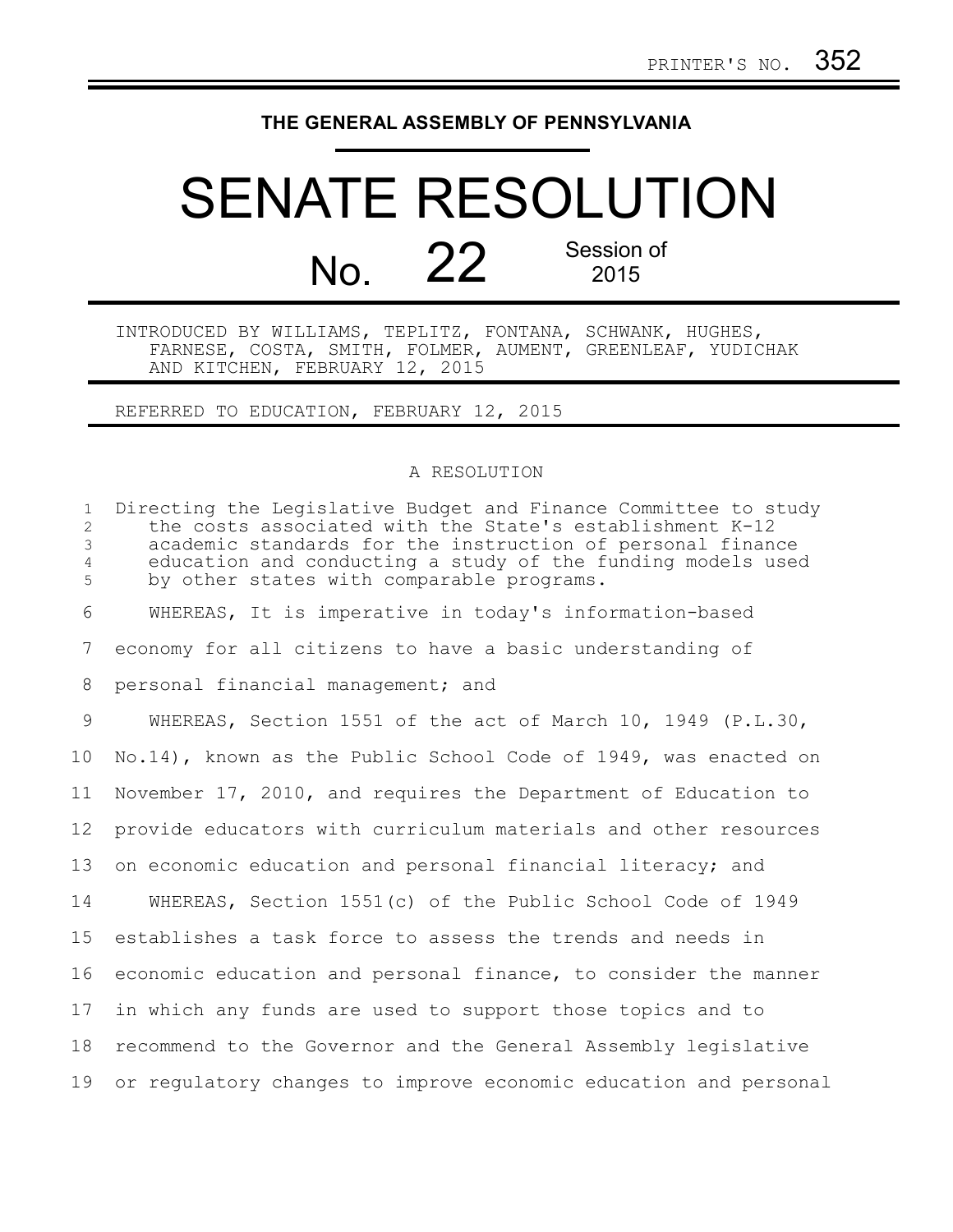financial literacy for the Commonwealth's K-12 students; and WHEREAS, Pursuant to section  $1551(c)$ , the task force, known as the Pennsylvania Task Force on Economic Education and Personal Financial Literacy Education, recommended that: 1 2 3 4

(1) every high school student be required to complete a stand-alone capstone course on personal finance in order to graduate; 5 6 7

(2) Pennsylvania adopt comprehensive, stand-alone academic standards devoted to personal finance; 8 9

(3) dedicated funding is provided to support high quality K-12 personal finance instruction and teacher training; and 10 11 12

(4) financial education instructional endorsement for secondary teachers be developed with corresponding program guidelines for professional educator programs; 13 14 15

and 16

WHEREAS, The task force reviewed methods of funding financial literacy programs from several other states, including Missouri, Tennessee and Washington; therefore be it 17 18 19

RESOLVED, That the Legislative Budget and Finance Committee be directed to conduct a study that explores the costs associated with establishing and implementing comprehensive, stand-alone K-12 academic standards devoted to personal finance and includes a Pennsylvania high school student and corresponding educator training and instructional endorsement; and be it further 20 21 22 23 24 25 26

RESOLVED, That the Legislative Budget and Finance Committee review various models of funding mechanisms used in the establishment of financial literacy and economic education in other states or entities; and be it further 27 28 29 30

20150SR0022PN0352 - 2 -